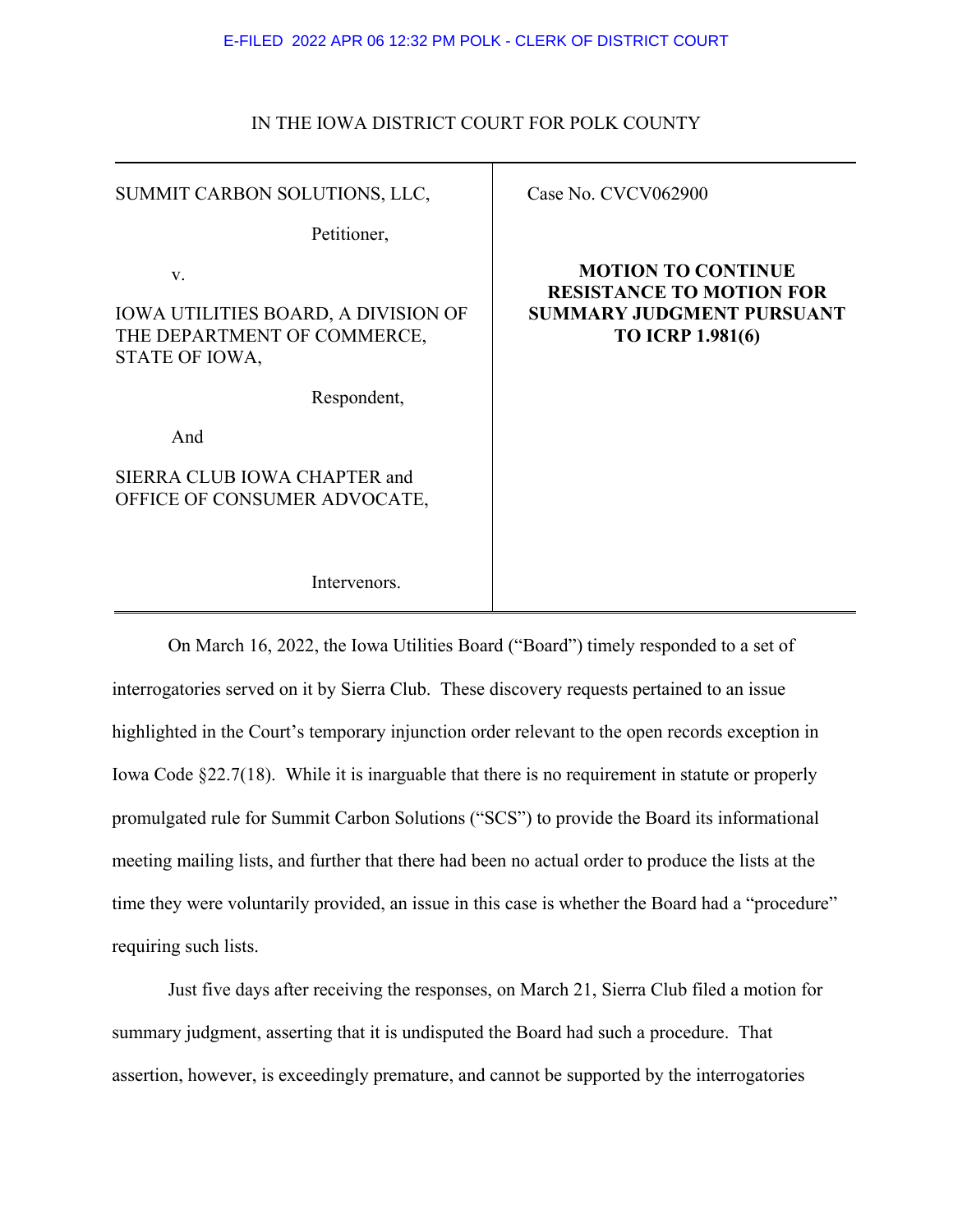#### E-FILED 2022 APR 06 12:32 PM POLK - CLERK OF DISTRICT COURT

Sierra Club propounded. The key request, Interrogatory No. 2, asks for a list of "all cases in which the landowner list was required to be submitted to the Board for the last ten years." This is clearly a slanted question: it fails to also ask for a list of cases where such a list was *not* required to be submitted.

SCS has on April 5, 2022, timely and before the close of discovery, sent its own discovery to the Board following-up on the responses provided to Sierra Club. *See* **Attachment A**. These are clearly calculated to determine whether there is a genuine dispute over material facts with regard to the Board's practices regarding mailing lists. Because the Board is the only party who has the information, Summit cannot properly contest the Motion for Summary Judgment without this information.

Iowa Rule of Civil Procedure contemplates precisely this situation – where a motion for summary judgment is premature in a manner that precludes a fair opportunity to resist:

**1.981(6)** *When affidavits are unavailable*. Should it appear from the affidavits of a party opposing the motion that the party for reasons stated cannot present by affidavit facts essential to justify the opposition, the court may refuse the application for judgment or may order a continuance to permit affidavits to be obtained or depositions to be taken or discovery to be had or may make such other order as is just.

SCS attaches to this motion the Declaration of its General Counsel, Jess Vilsack, see **Attachment B**, attesting to the reasons SCS cannot at present state facts which are essential to opposing Sierra Club's Motion for Summary Judgment; SCS has therefore met the requirements of the rule.<sup>[1](#page-1-0)</sup> As the Declaration notes, SCS has a good faith basis to believe that the responses will show facts that call into dispute whether there was an actual procedure of the Board requiring the production of informational meeting mailing lists.

<span id="page-1-0"></span> $\frac{1}{1}$ <sup>1</sup> While ICRP 1.981(6) requires an affidavit, Iowa Code § 622.1 and IRCP 1.413(4) allow that a sworn statement, including an affidavit, may be satisfied by a self-certified declaration using the appropriate certification language.